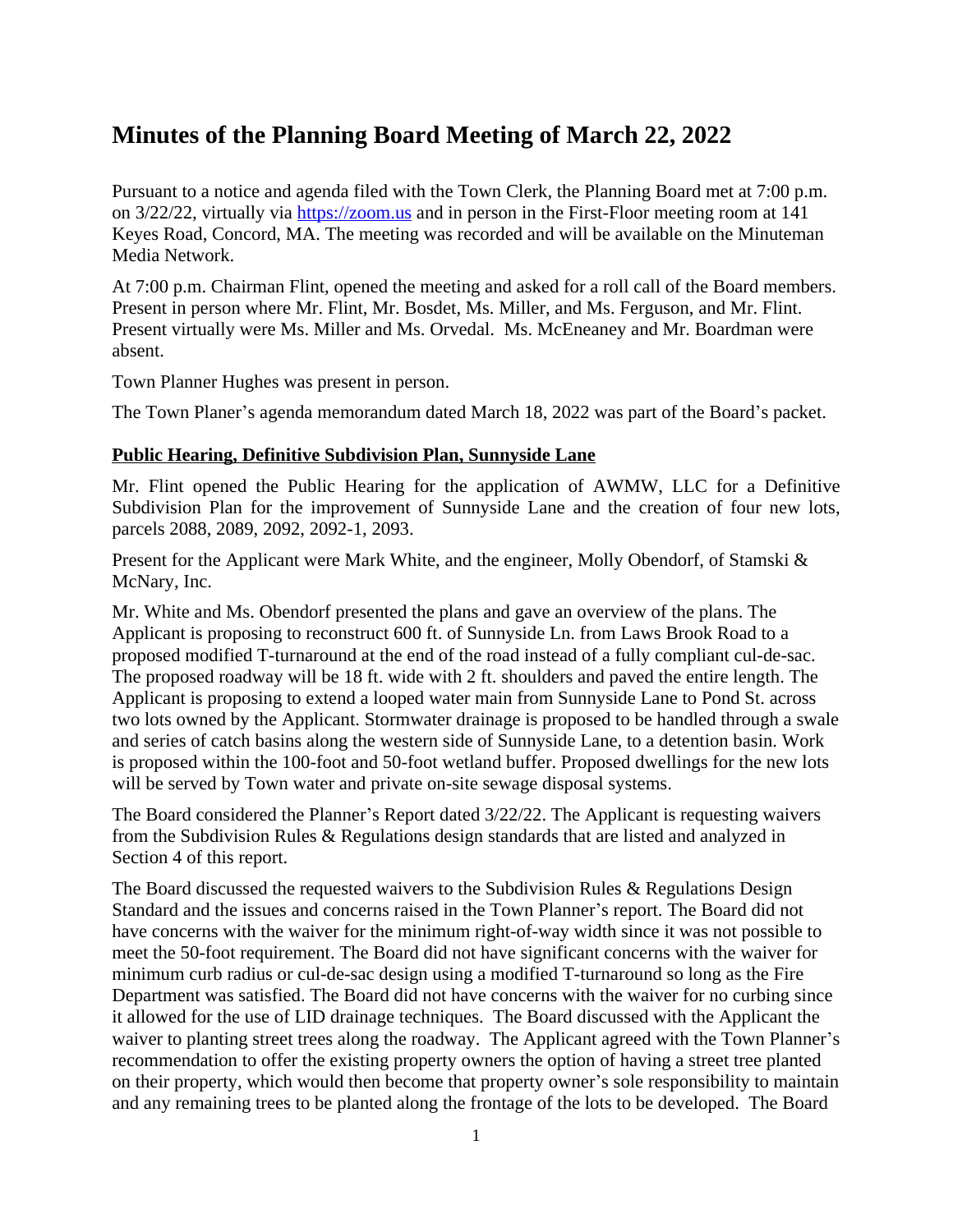agreed with the waiver that there be no streetlights along the road, but asked the Town Planner to confirm with the Community Safety Officer and CMLP that a street light was not needed at the intersection with Laws Brook Road.

The Board discussed the waiver to allow a pavement width of 18 ft. with no sidewalk, the recommendation by the Engineering Division and the Sustainability Director for a 22-foot wide roadway to better accommodate pedestrians and bicycles. The Applicant will mark out at the site the proposed 18-foot wide pavement and drainage swale width along Sunnyside Lane for review by Board members in person.

Mr. Flint asked for public comment.

Pamela Dritt, 13 Concord Greene, Unit #4, asked if the new homes would be solar-ready and/or have heat pumps. Ms. Hughes explained that those the homes are not part of the Board's consideration for this application. The plan does propose the roadway and utilities layout and natural gas is not proposed. Mr. White explained that heat pumps, induction stoves, and solar components are being considered.

Nancy Sokol, 24 Sunnyside Lane, thanked the Applicant for being responsive to the concerns of residents. She opined that the road does not need to be widened and that abutters are happy with the road width of 18 ft. She also mentioned that she is not in favor of curbs or additional street lighting.

Sue Felshin, 19 Sunnyside Lane, had several questions about on street parking, the proposed swale, culvert, and drainage. She asked about the anticipated level, schedule, and cost of maintenance. Mr. White explained that those concerns would be addressed as part of the homeowner's association (HOA).

Leonard Haley, 154 Laws Brook Road, stated that he is in favor of a maximum road width of 18 ft., and is not in favor of sidewalks or additional street lighting.

The Board determined that members would individually go review the pavement markings once the Applicant made them and discussion of on the proposed pavement width will resume at the next session of the Public Hearing.

Mr. Flint moved that the Public Hearing be continues to April 5, 2022 at 7 p.m. Ms. Ferguson seconded with all voting in favor. The roll call vote was Ms. Orvedal, yes; Ms. Miller, yes; Ms. Ferguson, yes; Mr. Bosdet, yes; and Mr. Flint, yes.

## **MBTA Communities Draft Guidelines Discussion**

The Board reviewed and discussed a memo dated March 15, 2022 prepared by Town Planner Hughes regarding the MBTA Communities legislation and the draft guidelines prepared by the DHCD. Ms. Ferguson will prepare an opening statement for a letter to the Select Board with comments on the draft guidelines for discussion by the Select Board at the March 28<sup>th</sup> meeting and submission to the DHCD by the 3/31/22 deadline.

## **Developing Site Plan Rules and Regulations Discussion**

The Board had further discussion on the development of Site Plan Rules & Regulations.

The Planner's Agenda Memo contained a list of potential topic ideas for inclusion in the Site Plan R&R. Also included in the Board's packet was a document from Ms. Orvedal with